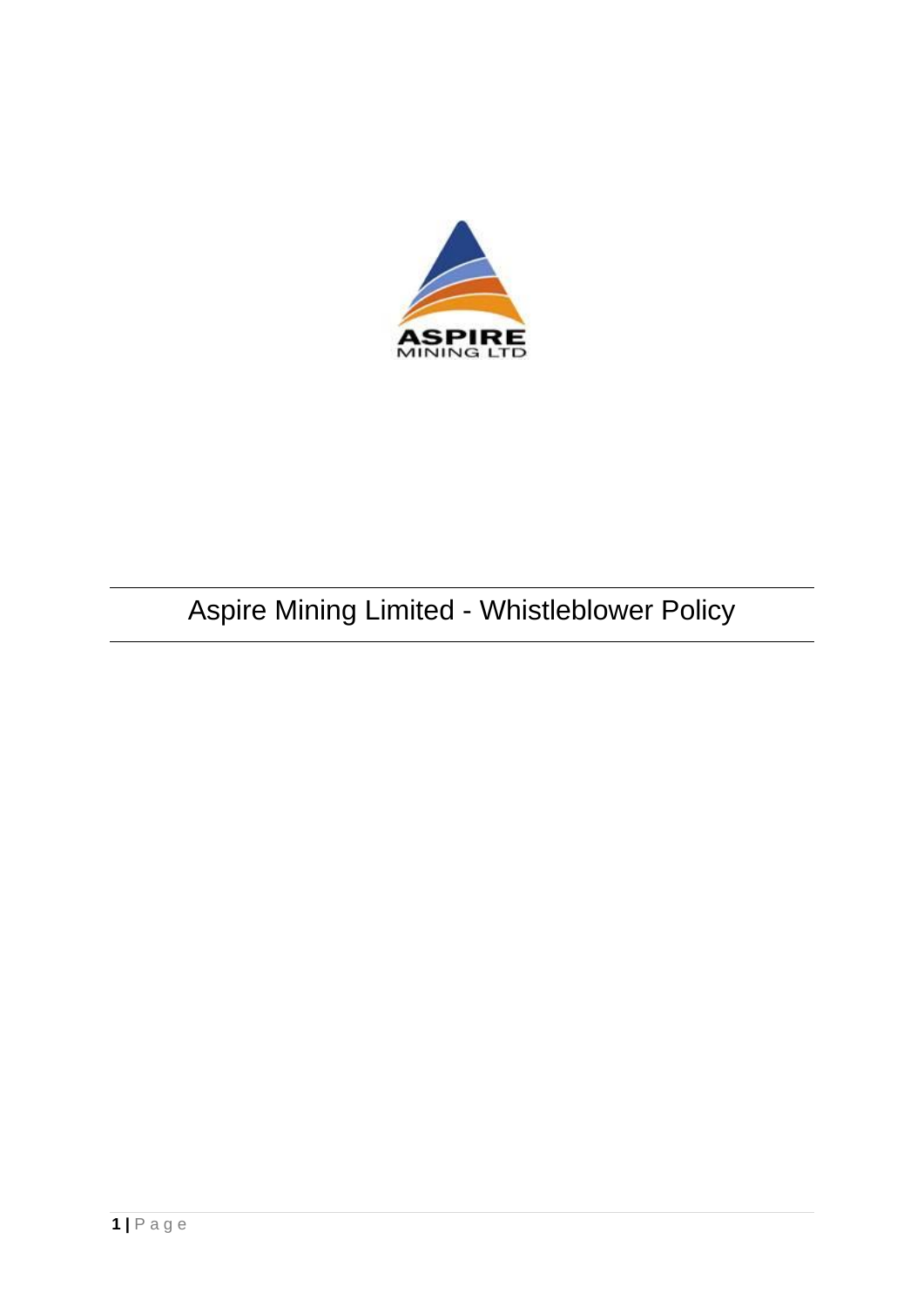#### **Approved by the Board on 24 December 2019**

## Our commitment

Aspire Mining Limited (**Aspire**) has a long-standing commitment to conducting its business with honesty and integrity. Aspire is committed to the highest standards of conduct and ethical behaviour in all of its business activities, and to promoting and supporting a culture of honest and ethical behaviour, compliance and good corporate governance.

Aspire encourages the reporting of any instances of suspected unethical, illegal, fraudulent or undesirable conduct involving Aspire's businesses, and will ensure that those persons who make a report shall do so without fear of intimidation, disadvantage or reprisal.

This Policy details the framework for receiving, investigating and addressing allegations of criminal, dishonest or unethical behaviour where that behaviour concerns the activities of Aspire or current and former officers, agents, employees and contractors of Aspire (**Company**).

| <b>Version</b> Date |                  | <b>Changes</b> |
|---------------------|------------------|----------------|
| 1.0                 | 24 December 2019 | Policy adopted |
|                     |                  |                |
|                     |                  |                |
|                     |                  |                |
|                     |                  |                |
|                     |                  |                |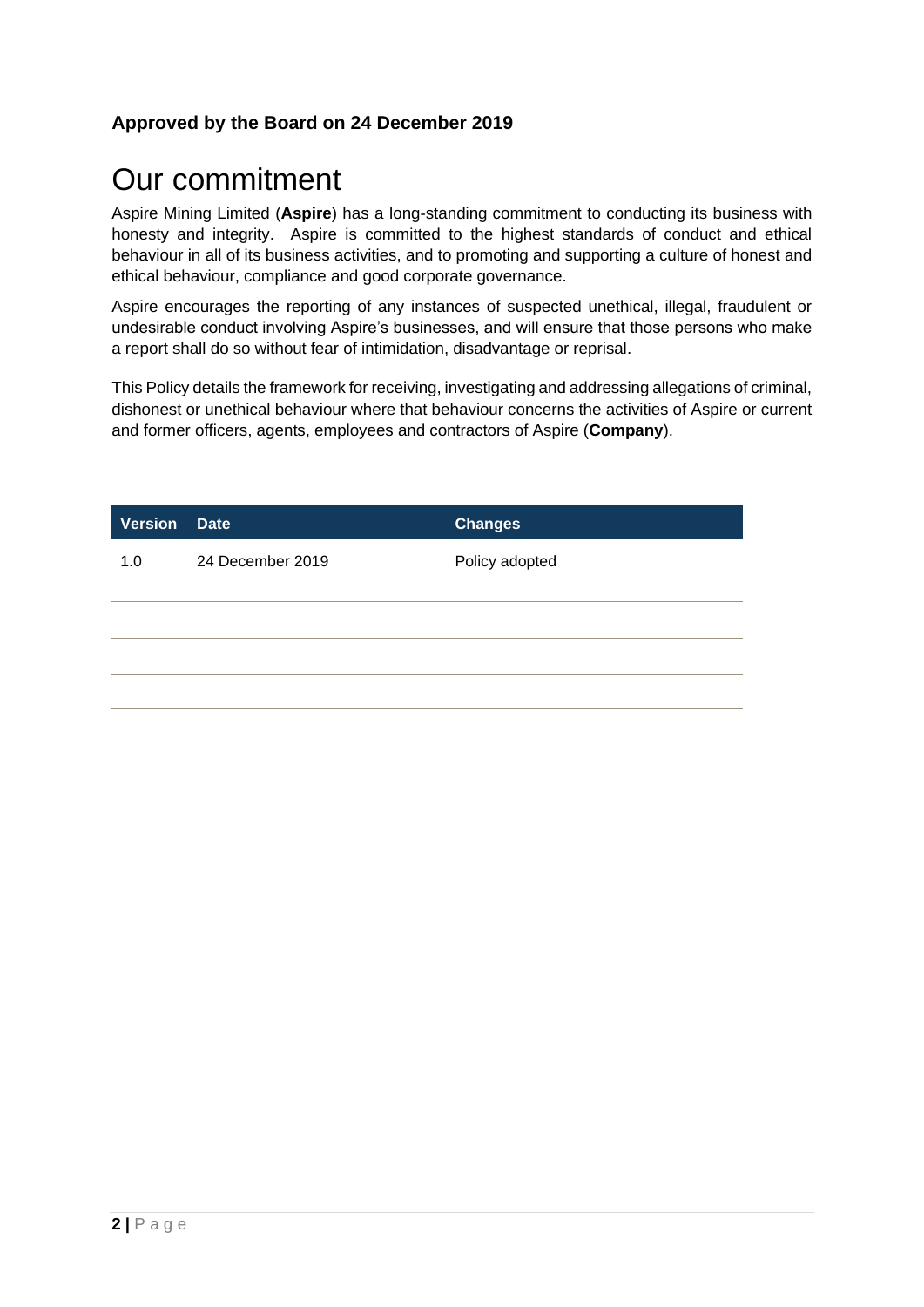| 1 | <b>Objectives</b>                                           | 4              |
|---|-------------------------------------------------------------|----------------|
| 2 | Who can make a disclosure under this Policy?                | 4              |
| 3 | Disclosures covered by this Policy                          | 4              |
|   | 3.1<br>What is Reportable Conduct?                          | 4              |
|   | 3.2<br>What is not Reportable Conduct?                      | 5              |
| 4 | How to make a report                                        | 6              |
|   | 4.1<br>Eligible Recipients of disclosures under this Policy | 6              |
|   | 4.2<br>Information you should provide                       | 7              |
|   | 4.3<br>Anonymous reports                                    | $\overline{7}$ |
| 5 | Handling and investigating a disclosure                     | 8              |
|   | 5.1<br>Initial assessment of the disclosure                 | 8              |
|   | 5.2<br>Investigating a disclosure                           | 8              |
|   | Communication with whistleblower<br>5.3                     | 8              |
|   | 5.4<br>Fair treatment                                       | 9              |
|   | 5.5<br>Investigation findings                               | 9              |
| 6 | <b>Protections available</b>                                | 9              |
|   | 6.1<br>Identity protection                                  | 10             |
|   | Protection from detriment<br>6.2                            | 11             |
|   | 6.3<br>Whistleblower Protection Officer (WPO)               | 11             |
|   | 6.4<br>Other remedies and protections                       | 11             |
|   | 6.5<br>Consequences of making a false report                | 12             |
| 7 | Record keeping and accountability                           | 12             |
| 8 | <b>Training and Information</b>                             | 13             |
| 9 | <b>Monitoring and Review</b>                                | 13             |
|   | <b>Annexure A Whistleblower Protections</b>                 | 14             |
|   | <b>Public Interest Disclosure</b>                           | 15             |
|   | <b>Emergency Disclosure</b>                                 | 16             |

## **POLICY CONTENTS**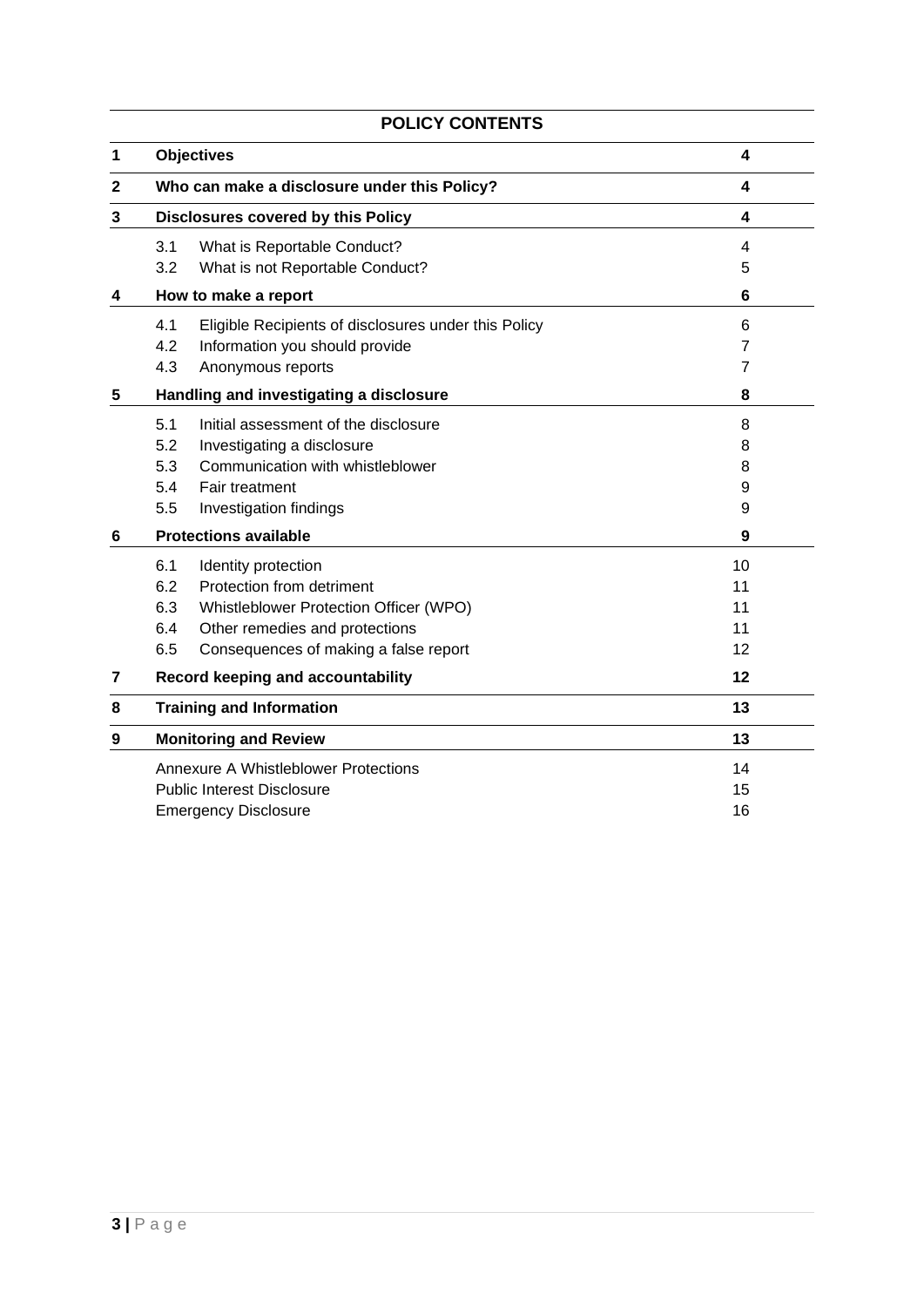## 1 Objectives

The objectives of this Policy are to:

- (a) encourage the reporting of Reportable Conduct;
- (b) ensure that individuals who disclose Reportable Conduct can do so safely and securely and in the knowledge that they will be supported and protected from victimisation, detriment and retaliation;
- (c) ensure any reports of Reportable Conduct are dealt with appropriately and in a timely way;
- (d) provide transparency as to Aspire's framework for receiving, handling and investigating disclosures of Reportable Conduct;
- (e) afford natural justice and procedural fairness to anyone who is the subject of an allegation of Reportable Conduct;
- (f) support Aspire's values and Code of Conduct;
- (g) support Aspire's long-term sustainability and reputation;
- (h) meet Aspire's legal and regulatory obligations; and
- (i) to align with the ASX Corporate Governance Principles and Recommendations and relevant standards.

## 2 Who can make a disclosure under this Policy?

The Policy applies to:

- (a) a current or former:
	- (i) employee of Aspire;
	- (ii) officer of Aspire or of a related body corporate;
	- (iii) contractor, or an employee of a contractor who has supplied goods or services to Aspire; or
- (b) a spouse, relative or dependant of one of the people referred to at (a);

who makes or attempts to make a Protected Disclosure (whether anonymously or not) (each an **eligible whistleblower)**.

## 3 Disclosures covered by this Policy

#### **3.1 What is Reportable Conduct?**

A **Protected Disclosure** is a report of **Reportable Conduct** under this Policy by an eligible whistleblower who has reasonable grounds to suspect any of the following conduct (or the deliberate concealment of such conduct) in relation to Aspire or a related body corporate (including their employees or officers):

- (a) conduct which constitutes an improper state of affairs or circumstances in relation to Aspire or a related body corporate;
- (b) fraud, negligence, default, breach of trust and breach of duties under the Corporations Act 2001 (Cth) (**Corporations Act**) and/or the laws of Mongolia (**Mongolian Law**);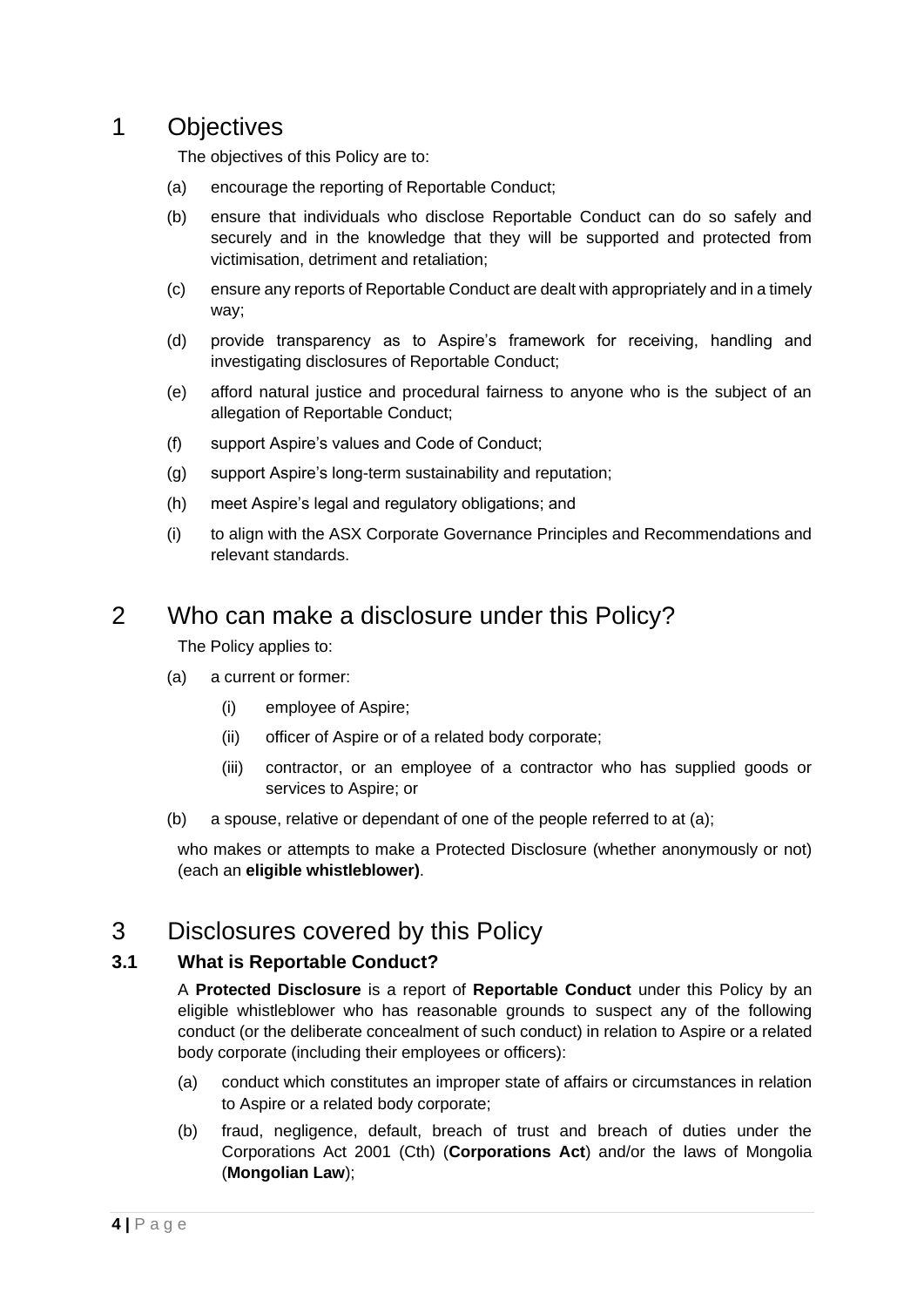- (c) conduct which constitutes an offence against, or a contravention of:
	- (i) Mongolian Law, the Corporations Act, or an instrument made under it, or other financial sector laws enforced by the Australian Securities Investments Commission (**ASIC**) or the Australian Prudential Regulation Authority (**APRA**);
	- (ii) Mongolian Law and/or any other law of the Commonwealth that is punishable by imprisonment; or
- (d) conduct which represents a danger to the public or the financial system (even if the conduct does not involve a breach of a particular law).

Examples of Reportable Conduct include:

- (i) illegal conduct, such as theft, dealing in or use of illicit drugs, violence or threatened violence or criminal damage to property;
- (ii) fraud, money laundering or misappropriation of funds;
- (iii) offering or accepting a bribe;
- (iv) financial irregularities;
- (v) failure to comply with, or breach of, legal or regulatory requirements;
- (vi) unethical or improper conduct which raises significant implications for Aspire. This may include:
	- (A) serious and/or systematic breaches of Aspire policies;
	- (B) bullying or harassment;
	- (C) misuse of sensitive or confidential information;
	- (D) unfair or unethical business behaviour or practices in dealing with an investor, other customer, contractor or supplier (including a potential investor, customer, contractor, supplier) or their employees;
- (vii) conduct likely to damage Aspire's financial position or reputation;
- (viii) victimisation for making or proposing to make a disclosure under this Policy; and
- (ix) any behaviour that poses a serious risk to the health and safety of any person at the workplace, or to public health or safety, or the environment (even where this does not constitute a breach of any law).

#### **3.2 What is not Reportable Conduct?**

Reportable Conduct does not generally include a "**personal work-related grievance**".

Personal work-related grievances are grievances relating to a person's current or former employment with Aspire which have, or tend to have, implications for the person personally but do not:

- (a) have significant implications for Aspire or a related body corporate; or
- (b) relate to any conduct, or alleged conduct, regarding Reportable Conduct.

Examples of personal work-related grievances include, but are not limited to:

(c) an interpersonal conflict between the discloser and another employee;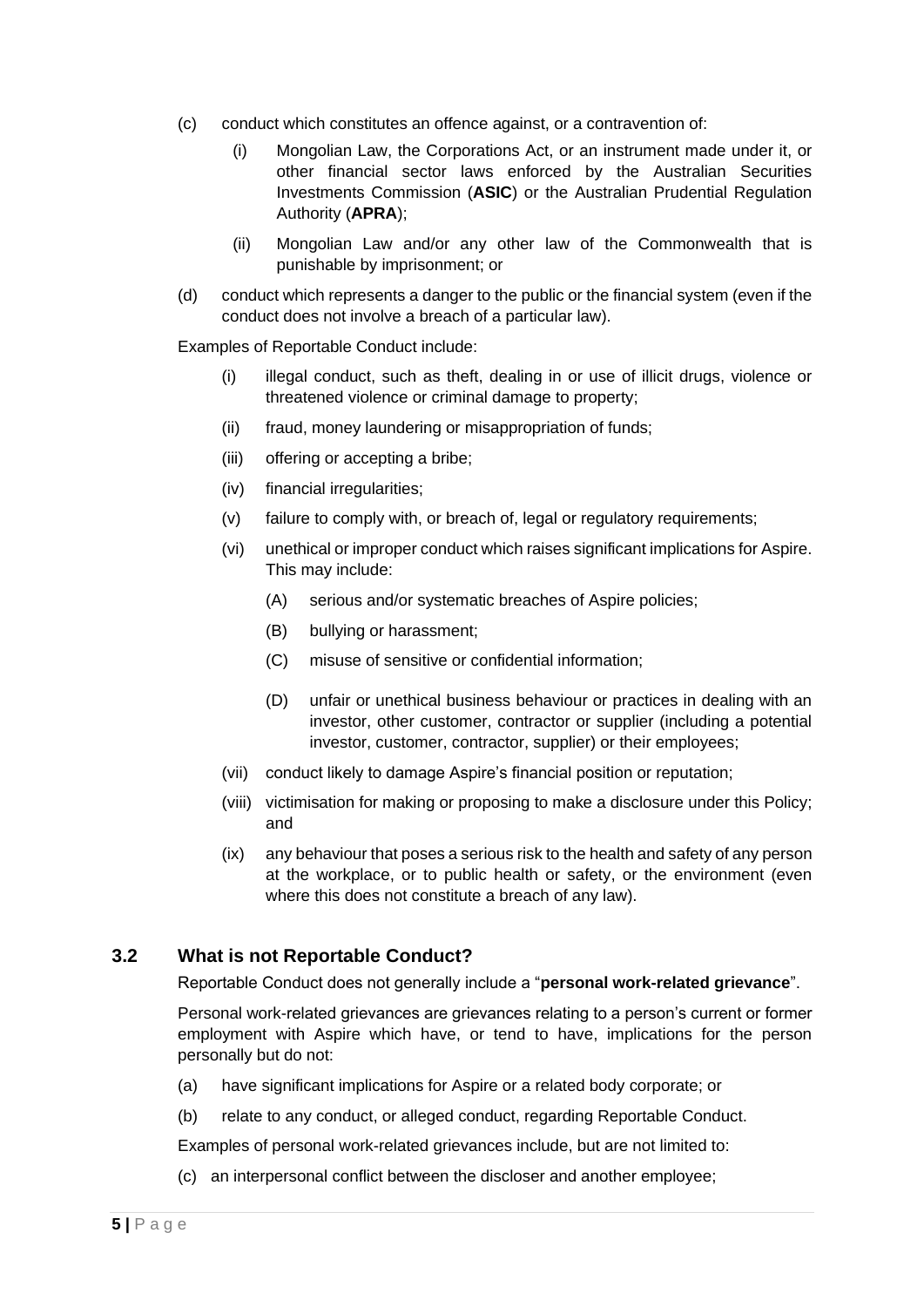- (d) a decision relating to the engagement, transfer or promotion of the discloser;
- (e) a decision relating to the terms and conditions of engagement of the discloser; and
- (f) a decision to suspend or terminate the engagement of the discloser, or otherwise to discipline the discloser.

Disclosures relating to these matters do not qualify for whistleblower protection under this Policy or Australian law.

These types of complaints can be made to the HR Manager, or if that position is vacant, to Aspire's Managing Director, Company Secretary or Audit & Risk Committee Chair.

A personal work-related grievance may still qualify for protection under this Policy if:

- (a) it includes information about Reportable Conduct, or forms part of a disclosure which also includes Reportable Conduct;
- (b) the disclosure is that the person has suffered, or have been threatened with, a detriment for making a disclosure of Reportable Conduct; or
- (c) the person has made the disclosure to a legal practitioner for the purposes of obtaining legal advice or legal representation about the operation of the whistleblower protections under the Corporations Act.

### 4 How to make a report

#### **4.1 Eligible Recipients of disclosures under this Policy**

Eligible whistleblowers must make a disclosure directly to one of the Recipients referred to in this section to qualify for protection as a whistleblower under this Policy and under Australian law.

Aspire would like to identify and address wrongdoing as early as possible. We therefore encourage eligible whistleblowers to disclose Reportable Conduct to one of the following Recipients:

- (a) Aspire's Whistleblowing Investigation Officer (**WIO**), being Aspire's Audit & Risk Committee Chair, contactable at: [info@aspiremininglimited.com](mailto:info@aspiremininglimited.com) , +61 8 9287 4555; or
- (b) Aspire's Company Secretary, Philip Rundell, at: [phil@aspiremininglimited.com](mailto:phil@aspiremininglimited.com) , +61 8 9287 4555 or +61 417 675 695.

However, if you do not wish to raise your concern with either of the above Recipients, eligible whistleblowers may still qualify for protection under Australian law if they:

- make a disclosure of Reportable Conduct to ASIC, APRA or any other Recipient as identified in Annexure A. Information on how to make a report to ASIC can be found at [https://asic.gov.au/about-asic/asic-investigations-and](https://asic.gov.au/about-asic/asic-investigations-and-enforcement/whistleblowing/how-asic-handles-whistleblower-reports/)[enforcement/whistleblowing/how-asic-handles-whistleblower-reports;](https://asic.gov.au/about-asic/asic-investigations-and-enforcement/whistleblowing/how-asic-handles-whistleblower-reports/)
- make a disclosure of information to an external legal practitioner for the purposes of obtaining legal advice or representation about making a disclosure under this Policy (even if the external legal practitioner concludes that a disclosure does not concern Reportable Conduct).

If you require additional information in relation to making a disclosure of Reportable Conduct, you may discuss the matter in confidence with Aspire's Company Secretary. In the event you do not formally make a disclosure under this Policy, Aspire may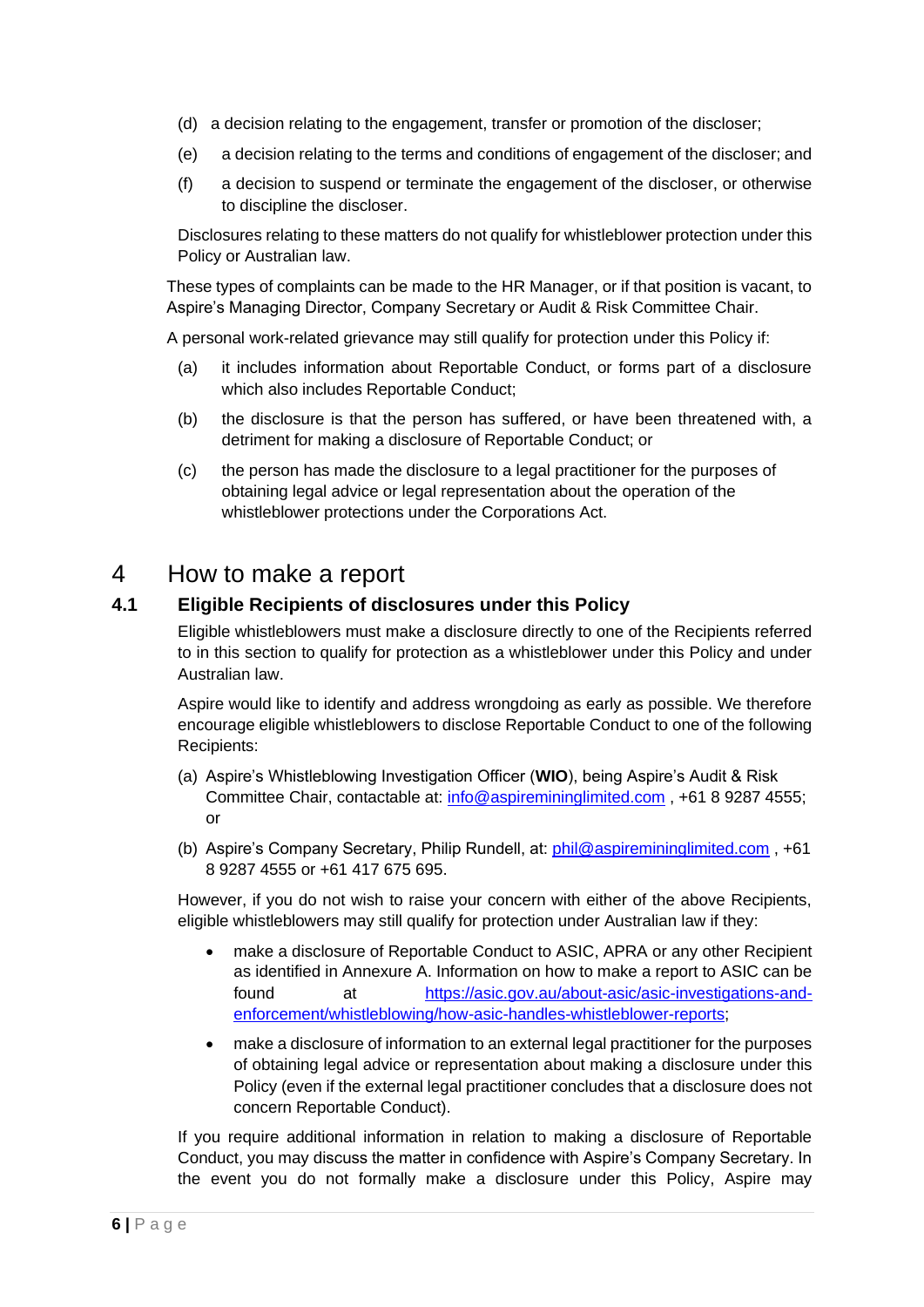nevertheless be compelled to act on the information you have provided if that information reasonably suggests Reportable Conduct has occurred or may occur.

In limited circumstances, an eligible whistleblower may make a public interest disclosure or an emergency disclosure to a journalist or parliamentarian which qualifies for protection in accordance with Australian whistleblowing laws.

It is important to understand the criteria for making a disclosure in these circumstances, which includes, among other things:

- the discloser has first made the disclosure to ASIC, APRA or other Commonwealth prescribed body; and
- the discloser has provided written notice to that entity that they now intend to make a public interest or emergency disclosure in relation to this issue. In the case of public interest disclosures, at least 90 days must have passed since the original disclosure.

#### **4.2 Information you should provide**

When making a disclosure under this Policy, you should provide as much information as possible, including the details of the Reportable Conduct, people involved, dates, locations and any other evidence or material which may be relevant.

You must have reasonable grounds to believe that the information you are disclosing is true, however you will still qualify for protection under this Policy and under Australian law if the information you provide turns out to be incorrect.

#### **4.3 Anonymous reports**

Aspire encourages eligible whistleblowers to provide their name when making a disclosure under this Policy, as it will assist Aspire to investigate and address their report.

However, if you do not want to reveal your identity, you may make an anonymous disclosure under this Policy, and may choose to remain anonymous over the course of any investigation and after the investigation is finalised.

There are various mechanisms available for protecting your anonymity when making a disclosure under this Policy, including:

- communicating though telephone;
- using an anonymised email address; or
- adopting a pseudonym for the purpose of your disclosure.

If you choose to make an anonymous disclosure under this Policy, any investigation will be conducted as best as possible in the circumstances. You may refuse to answer questions that you feel could reveal their identity at any time during the investigation or at any other time.

Disclosures which are made anonymously will still be protected under this Policy and under Australian law. However, Aspire may be unable to provide you with the same level of practical support and protection if you do not provide your name.

If you wish to remain anonymous in making a disclosure of Reportable Conduct, you should, where possible, maintain ongoing communication with Aspire so that Aspire can seek further information or clarification to assist in investigating and addressing your disclosure, and provide you with feedback and updates regarding the progress of any investigation and outcomes.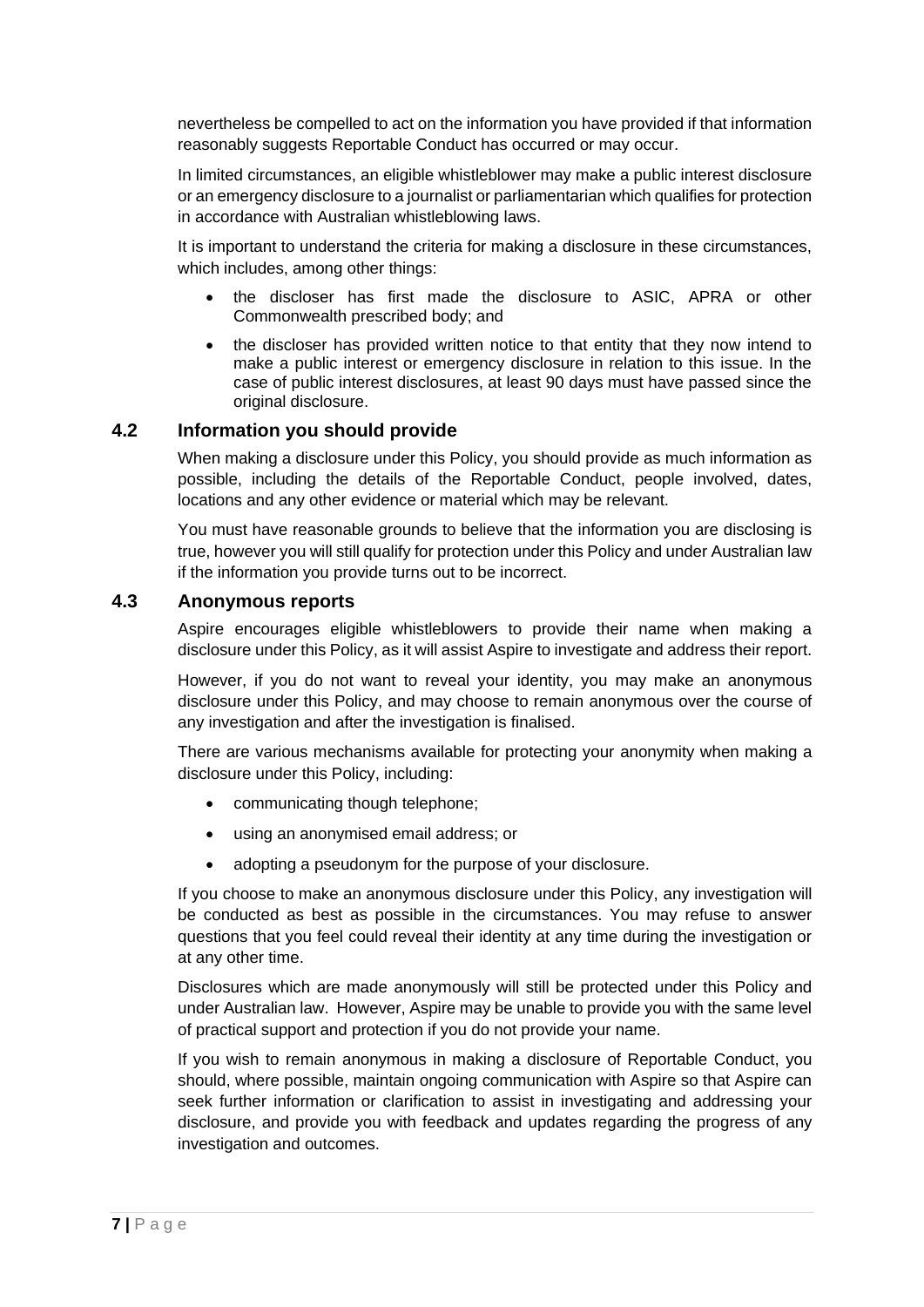## 5 Handling and investigating a disclosure

All disclosures made under this Policy will be treated sensitively and seriously, and will be dealt with promptly, fairly and objectively.

Where you have elected to provide your name in making the disclosure, it will only be disclosed with your consent, or in exceptional circumstances where the disclosure is allowed or required by law. If you have any concerns regarding this issue, you should discuss them with the Recipient.

#### **5.1 Initial assessment of the disclosure**

Subject to the confidentiality requirements outlined in this Policy, all disclosures of Reportable Conduct made pursuant to this Policy must be referred to the WIO (or, where there is a conflict of interest, another appropriate person).

The WIO will assess the information provided and determine:

- (a) whether the disclosure relates to Reportable Conduct and qualifies for protection under this Policy;
- (b) whether an investigation is necessary or appropriate, taking into account whether sufficient information exists to allow the disclosure to be investigated.

Aspire may not be able to undertake an investigation in some circumstances, including if it is not able to contact the whistleblower to obtain necessarily consent or information to enable an investigation to proceed in a timely manner.

All Protected Disclosures will ultimately be reported to the Audit and Risk Committee, either as part of the Whistleblower Register, or as standalone agenda items in circumstances where the WIO determines this is warranted or necessary.

#### **5.2 Investigating a disclosure**

Where the WIO is satisfied that an investigation should be conducted, the WIO will determine the appropriate investigation process, including:

- (a) the nature and scope of the investigation;
- (b) who will conduct the investigation (including whether an external investigator should be engaged);
- (c) the nature of any technical, financial or legal advice that may be required; and
- (d) the timeframe for the investigation (having regard to the nature and scope of the Reportable Conduct, the complexity of the issues and any other relevant factors).

#### **5.3 Communication with whistleblower**

If you make a disclosure of Reportable Conduct under this Policy and are able to be contacted, Aspire will contact you to acknowledge receipt of your disclosure, within 3 business days

In addition, where practicable, once the matter has been passed to the WIO, you will be contacted within 14 business days to discuss next steps and during key stages in the process such as:

- when the investigation process has begun (or if no investigation is to be conducted, to advise you of this);
- when the investigation is in progress;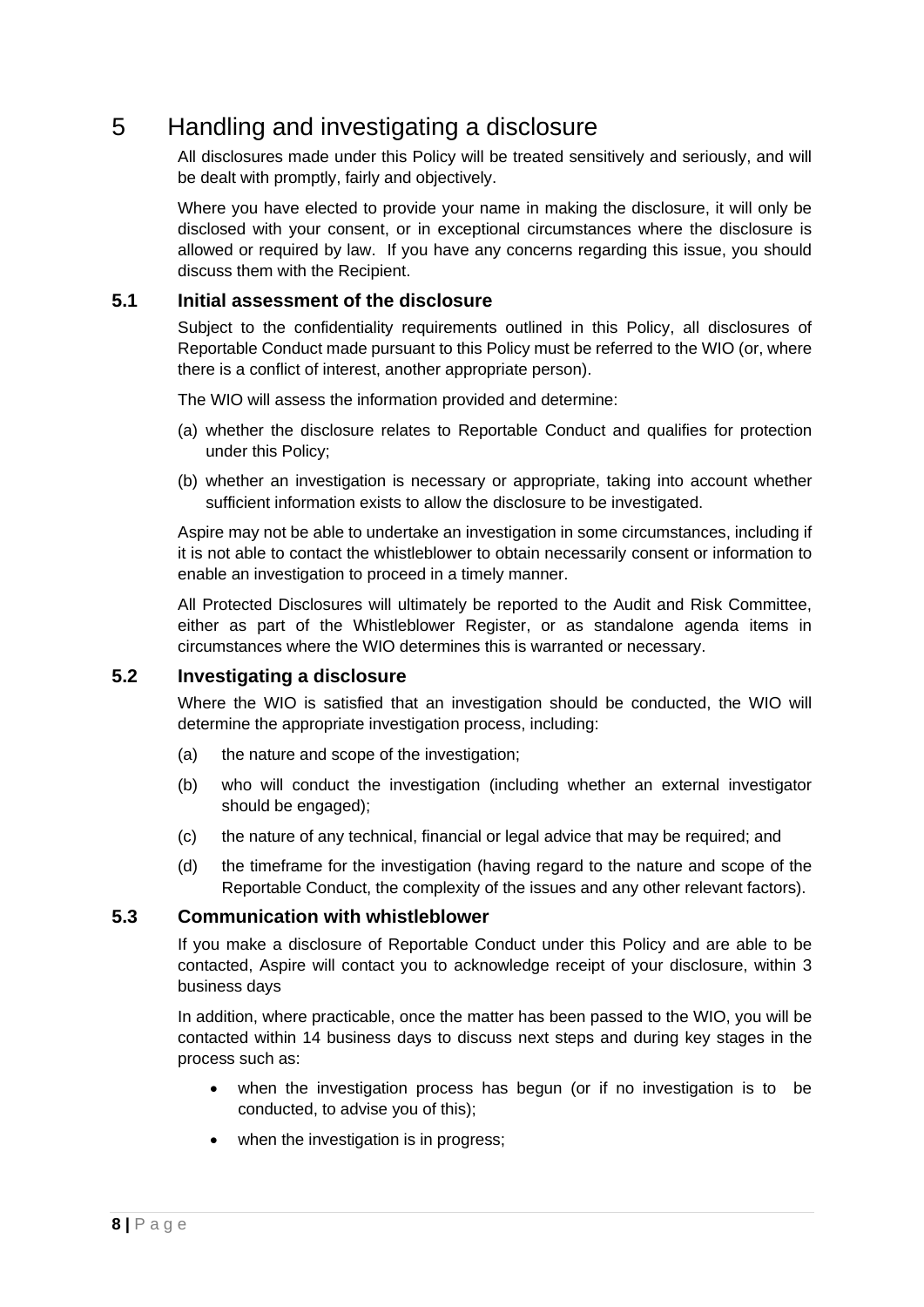provided that you are able to be contacted and that the contact does not compromise your anonymity.

In some circumstances, Aspire may be required to refer an allegation of Reportable Conduct to the Police or other agency (eg ASIC). In such circumstances, Aspire may not be able to keep you informed on the progress of a Protected Disclosure.

#### **5.4 Fair treatment**

The WIO will ensure that any employee who is the subject of a disclosure made under this Policy is treated fairly during the course of an investigation of Reportable Conduct.

Employees will have the opportunity to be informed of, and respond to, any report of Reportable Conduct made against them during the investigation.

#### **5.5 Investigation findings**

Aspire will apply principles of procedural fairness and natural justice to the conduct of any investigation conducted under this Policy.

Once the investigation is completed, the WIO will determine the recommended course of action (if any) that Aspire should take in response to the findings. Such action may include a disciplinary process or another form of escalation of the report within or outside of Aspire and its subsidiaries.

The method of documenting and reporting the findings of any investigation will depend on the nature of the disclosure. If appropriate, and subject to any applicable confidentiality, privacy or legal constraints, the WIO will notify the whistleblower, and any employee who is the subject of a disclosure, of the outcome of the investigation. However, there may be circumstances where it is not appropriate to provide details of the outcome to the whistleblower or the person who is the subject of the disclosure.

Aspire will ensure that, in accordance with this Policy, publication of an investigation's findings will not breach the whistleblower's confidentiality.

## 6 Protections available

In order to be eligible for the protections under this Policy, you must:

- (a) be an eligible whistleblower;
- (b) make a disclosure of Reportable Conduct to an eligible Recipient or as otherwise provided in accordance with the Policy;
- (c) be acting honestly with genuine or reasonable belief that the information in the allegation is true or likely to be true; and
- (d) have not engaged in serious misconduct or illegal conduct in relation to the Reportable Conduct.

The protections in this Policy apply not only to disclosures of Reportable Conduct made to Eligible Recipients, but also to:

- disclosures made to legal practitioners for the purpose of obtaining legal advice or representation regarding the operation of whistleblowing provisions under Australian law;
- disclosures to regulatory and other external bodies;
- "public interest" and "emergency" disclosures that are made In accordance with the Corporations Act.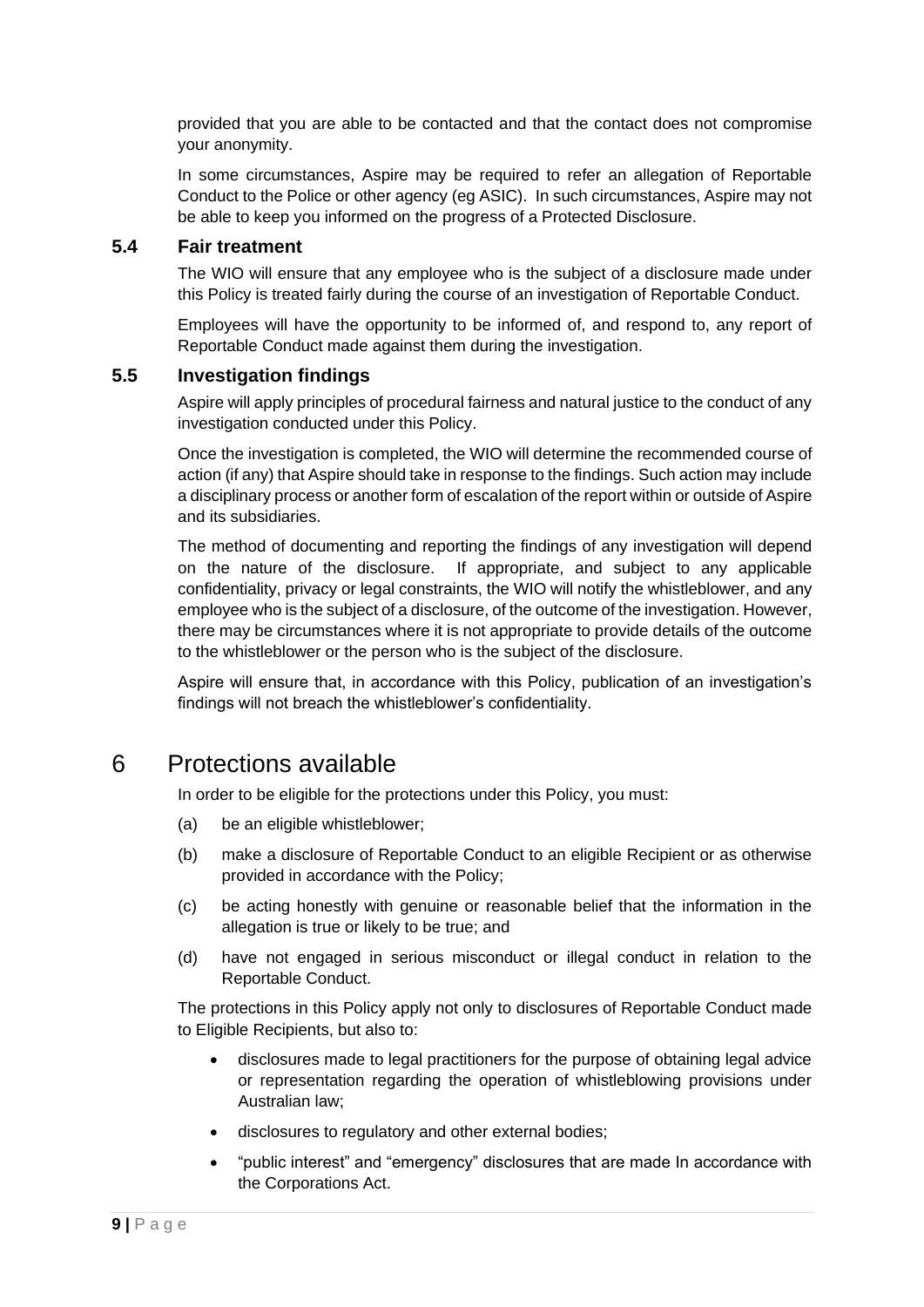You can still qualify for the protections under this Policy even if your disclosure turns out to be incorrect or your legal practitioner has advised you that your disclosure is not Reportable Conduct.

If you have made a Protected Disclosure you must, at all times during the reporting process, continue to comply with this Policy.

#### **6.1 Identity protection**

If you make a disclosure of Reportable Conduct in accordance with this Policy, the Recipient cannot disclose your identity, or information that is likely to lead to your identification, except:

- (a) to ASIC, APRA, a member of the Australian Federal Police or a member of the Mongolian Police;
- (b) to a legal practitioner for the purpose of obtaining legal advice or legal representation about the whistleblowing provisions of the Corporations Act;
- (c) to a person or body prescribed by the Corporations Act regulations; or
- (d) with your consent.

The information contained in a disclosure made by you under this Policy may be disclosed without your consent if the disclosure of this information is reasonably necessary to investigate the issues raised in the report, provided that:

- (a) the information does not include your identity; and
- (b) all reasonable steps have been taken by Aspire to reduce the risk that your identity will be revealed from the information provided.

It is unlawful for a person to identify a whistleblower, or disclose information that is likely to lead to the identification of the whistleblower, outside of the circumstances listed above.

Aspire will take all reasonable steps to reduce the risk that a person will be identified as a result of making a disclosure under this Policy and to ensure their identity remains confidential throughout the investigation process. Measures that Aspire may take to protect a whistleblower's confidentiality include:

- (a) ensuring that disclosures will be handled and investigated by qualified staff;
- (b) redacting all personal information or reference to a whistleblower witnessing an event;
- (c) using gender neutral terms when referring to a whistleblower;
- (d) where possible, liaising with a whistleblower to identify any aspects of their disclosure that could inadvertently identify them;
- (e) securely storing documents (whether electronic or paper) relating to disclosures;
- (f) limiting access to information to those or investigating the disclosure;
- (g) restricting the number of people who may be made aware of a whistleblower's identity;
- (h) putting in place measures to prevent information about investigations of disclosures being sent to an email address or printer that can be accessed by other staff;
- (i) reminding those persons handling investigations of their confidentiality obligations.

The unauthorised disclosure of a whistleblower's identity, or information which may identify the whistleblower, may be regarded as a disciplinary matter to be dealt with in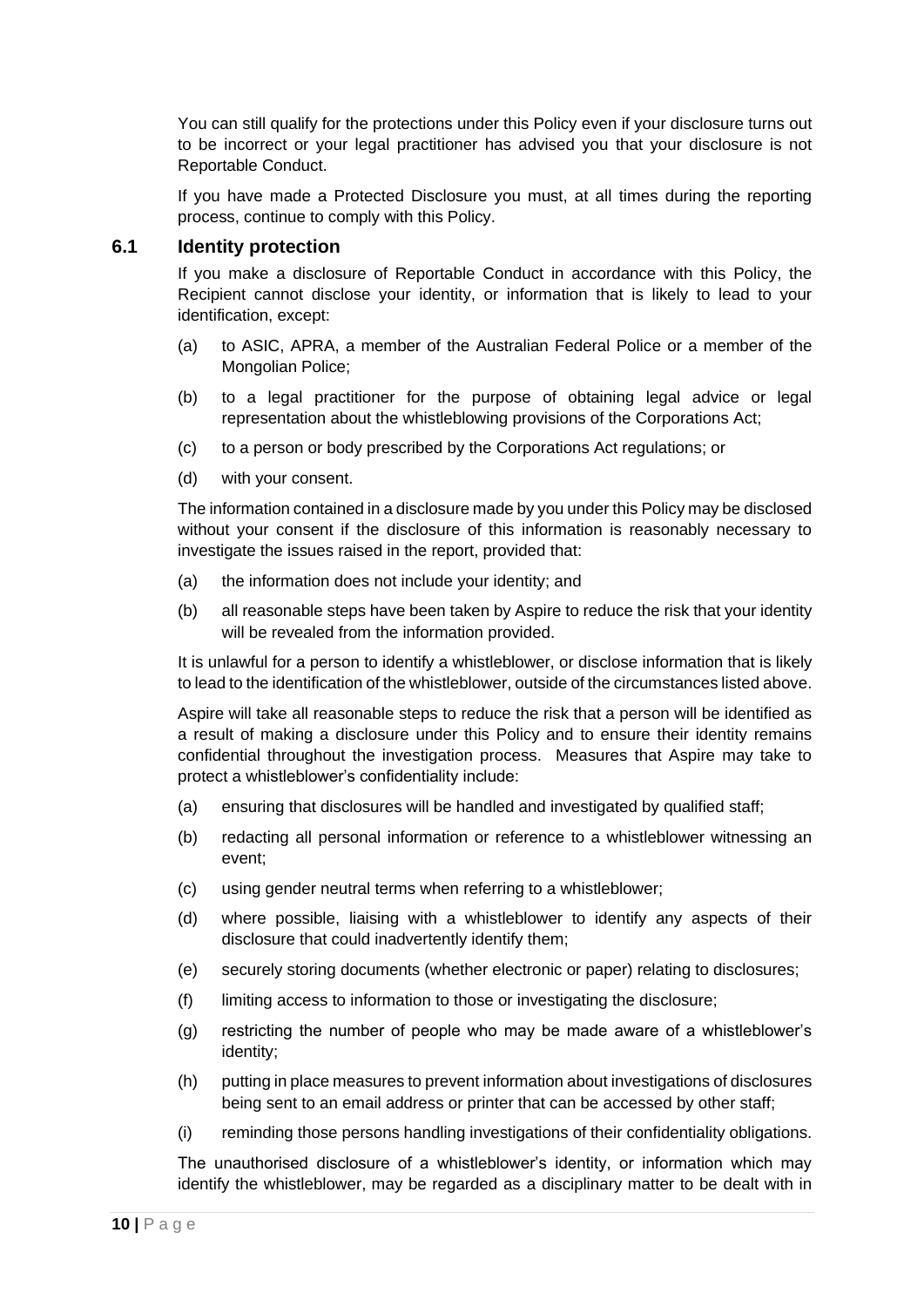accordance with Aspire's disciplinary procedures. It may also, in some circumstances, be a criminal and civil offence under the Corporations Act.

Any concerns regarding breach of confidentiality should be raised with the WIO or Aspire's Company Secreatary. You may also lodge a complaint with a regulator, such as ASIC, APRA or the ATO, for investigation.

#### **6.2 Protection from detriment**

A person must not cause, or threaten to cause, detriment to a person because they have made, may make, proposes to make or could make, a disclosure that qualifies for protection under this Policy and Australian law.

Examples of detrimental conduct include dismissal, discrimination, harassment or intimidation, altering a person's position in employment to their prejudice, altering an employee's position or duties to their disadvantage, physical or psychological harm; or damage to a person's property, reputation, business or financial position.

Actions that are not detrimental conduct include:

- administrative action that is reasonable for the purpose of protecting a discloser from detriment (eg moving a person who has made a disclosure from their immediate work area to another location where necessary to prevent detriment from occurring);
- managing a whistleblower's unsatisfactory work performance, where the action is in line with Aspire's performance management framework.

Aspire is committed to making sure that eligible whistleblowers are treated fairly and do not suffer detriment for making a Protected Disclosure under this Policy. Aspire may take the following measures to ensure that eligible whistleblowers who have made a protected disclosure are protected from detriment:

Aspire will investigate any reports of adverse action taken against a person who is eligible for protection under this Policy. If proven, those who have engaged in such behaviour may be subject to disciplinary proceedings and potential criminal and civil liability under the Corporations Act or the Taxation Administration Act.

#### **6.3 Whistleblower Protection Officer (WPO)**

Where you have made a disclosure of Reportable Conduct which is eligible for protection under this Policy, Aspire may appoint a WPO to support and help protect you. Aspire can only appoint a WPO where you have agreed to share your identity with the WPO.

The role of the WPO is to:

- (a) safeguard the interests of a whistleblower;
- (b) assess the immediate welfare and protection needs of a whistleblower and, where the whistleblower is an employee, assist in providing the whistleblower with a supportive work environment; and
- (c) respond as appropriate and necessary to any concerns or reports of victimisation or detriment by a whistleblower.

For more information or to request the appointment of a WPO under this Policy, please contact the WIO or Aspire's Company Secretary.

#### **6.4 Other remedies and protections**

There are a number of other legal protections if you make a protected disclosure under Australian whistleblowing laws including: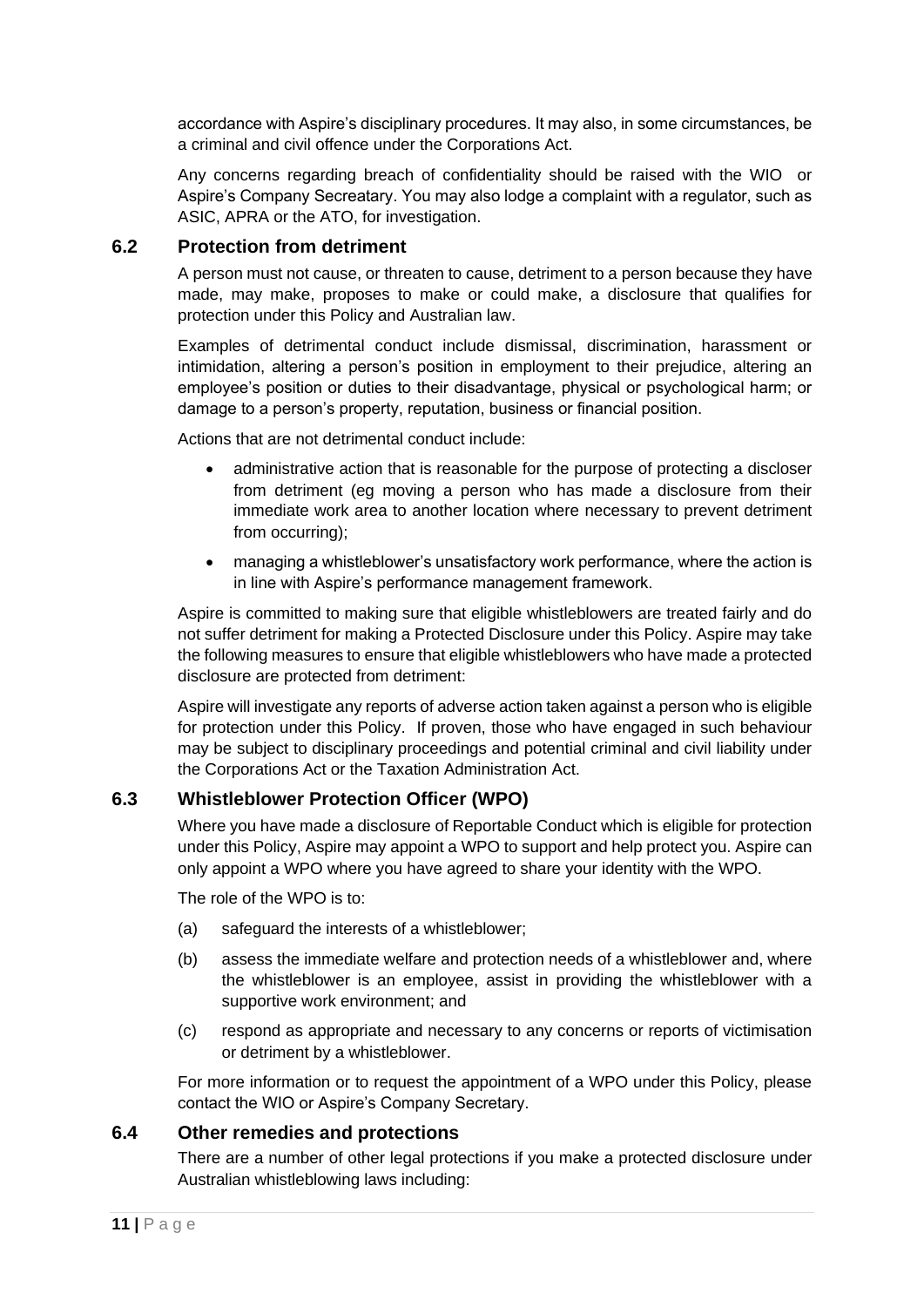- (a) in some circumstances (eg if the disclosure has been made to a regulator) the information you provide is not admissible in evidence against you in criminal proceedings or in proceedings for the imposition of a penalty, other than proceedings in respect of the falsity of the information;
- (b) you are protected from liability in relation to your disclosure:
	- civil liability (eg. any legal action against you for breach of an employment contract, duty of confidentiality or other contractual obligation);
	- criminal liability (eg attempted prosecution for unlawfully releasing information, or other use of your disclosure against you in a prosecution (other than for making a false disclosure); or
	- administrative liability (eg, disciplinary action for making the disclosure); and
- (c) no contractual or other remedy may be enforced or exercised against you based on the disclosure.

The protections do not grant eligible whistleblowers immunity from any misconduct they were involved in that is revealed in the disclosure.

#### **6.5 Consequences of making a false report**

Anyone who knowingly makes a false report of Reportable Conduct, or who otherwise fails to act honestly with reasonable belief in respect of the report may be subject to disciplinary action, including dismissal (in the case of employees) or professional conduct sanction (in the case of members).

The disciplinary action or sanction will depend on the severity, nature and circumstance of the false report.

## 7 Record keeping and accountability

Aspire will establish and maintain a Whistleblower Register, which contains details of the Protected Disclosures received in accordance with this Policy.

The WIO will:

- (a) coordinate and support the impartial investigation of Protected Disclosures;
- (b) submit a quarterly summary report to the Audit & Risk Committee, which whilst maintaining confidentiality, provides statistics of:
	- (i) the number of reports received, per quarter;
	- (ii) for each report, the type of misconduct alleged, the level of seniority of the alleged wrongdoer and the level of perceived risk;
	- (iii) for each report, the time taken to investigate it;
	- (iv) the conclusion of each investigation (upholding or dismissing the report) and the nature of the action taken (such as disciplinary action);
- (c) If the WIO or the Audit & Risk Committee consider it appropriate, provide the quarterly report on the same basis as in (b) to the Aspire Board of Directors; and
- (d) periodically review the Whistleblower Register to ensure that proper processes are being followed.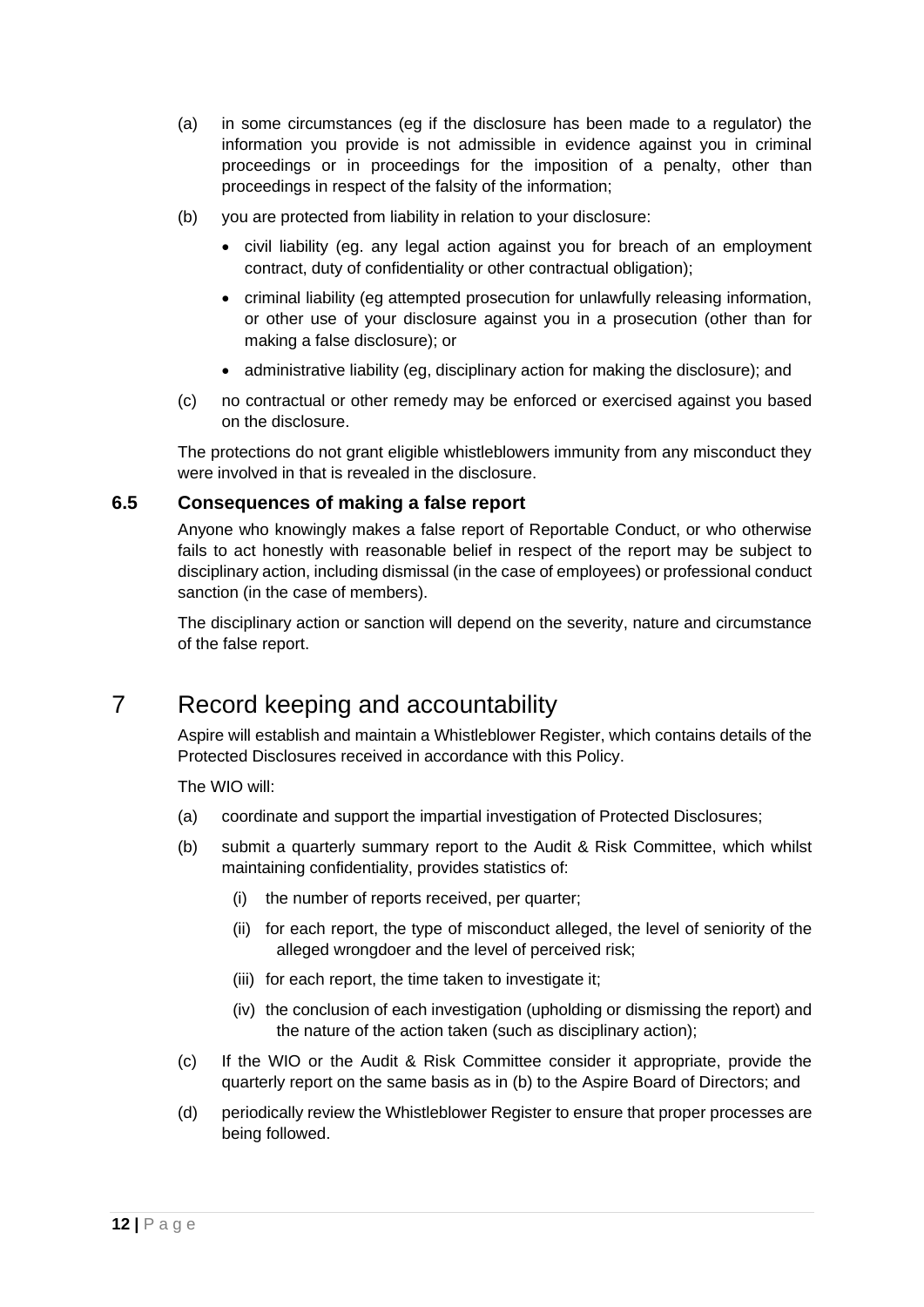## 8 Information

The Policy will be made available on Aspire's website which can be accessed at: [https://aspiremininglimited.com](https://aspiremininglimited.com/)

## 9 Monitoring and Review

Aspire will conduct a review of the matters reported under this Policy as appropriate to enable identification and management of any emerging risks. The Audit and Risk Committee of Aspire will review this Policy at least every two years.

The Audit and Risk Committee may, in its discretion, adjust or exclude a specific requirement of this Policy from time to time, either generally or on a case by case basis.

This Policy may be amended, ceased or replaced, by resolution of the Board.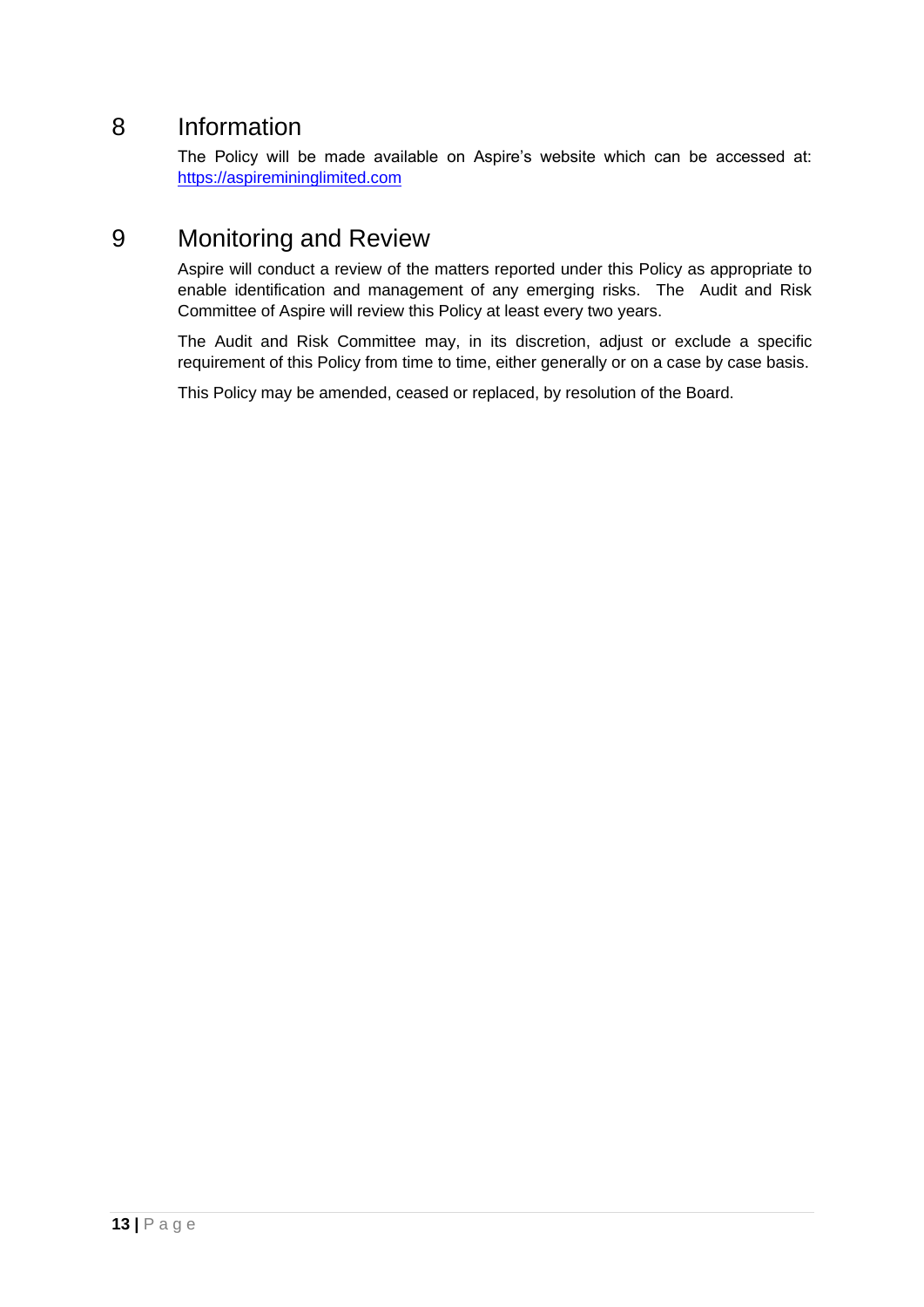## **Annexure A**

## **WHISTLEBLOWER PROTECTIONS UNDER AUSTRALIAN LAW**

A whistleblower who discloses specified information to certain people or organisations is protected by Australian law.

Examples of this information and recipients are outlined in the following table:

| Information reported or disclosed                                                                                                                                                                                                                                                                                                                                                                                                                                                                                                                                                                                                                                                                                                                                                                                                                                                                           | <b>Recipient of disclosed information</b>                                                                                                                                                                                                                                                                                                                                                                                                                                                      |  |
|-------------------------------------------------------------------------------------------------------------------------------------------------------------------------------------------------------------------------------------------------------------------------------------------------------------------------------------------------------------------------------------------------------------------------------------------------------------------------------------------------------------------------------------------------------------------------------------------------------------------------------------------------------------------------------------------------------------------------------------------------------------------------------------------------------------------------------------------------------------------------------------------------------------|------------------------------------------------------------------------------------------------------------------------------------------------------------------------------------------------------------------------------------------------------------------------------------------------------------------------------------------------------------------------------------------------------------------------------------------------------------------------------------------------|--|
| Information about<br>actual<br>suspected<br>or<br>misconduct, or an improper state of affairs or<br>circumstances in relation to Aspire or a<br>related body corporate.<br>This includes information that Aspire or any<br>officer or employee of Aspire has engaged in<br>conduct that:                                                                                                                                                                                                                                                                                                                                                                                                                                                                                                                                                                                                                    | <b>Eligible Recipients for whistleblower</b><br>disclosure<br>Aspire Whistleblowing Investigation<br>$\bullet$<br>Officer (WIO), being Aspire's Audit &<br><b>Risk Committee Chair</b><br>Aspire Company Secretary (CS)<br>$\bullet$                                                                                                                                                                                                                                                           |  |
| contravenes or constitutes an offence<br>against Mongolian law or any of the<br>following Commonwealth<br>legislation:<br>Corporations Act; Australian Securities<br>and Investments Commission Act 2001;<br>Banking Act 1959; Financial Sector<br>(Collection of Data) Act 2001; Insurance<br>Act 1974; Life Insurance Act 1973;<br><b>National Consumer Credit Protection Act</b><br>2009; and Superannuation Industry<br>(Supervision) Act 1993);<br>represents a danger to the public or<br>financial system;<br>constitutes an offence against any law of<br>Australia or Mongolia that is punishable<br>by imprisonment.<br>Information about misconduct, or an improper<br>state of affairs or circumstances, in relation to<br>the tax affairs of Aspire or a related body<br>corporate.<br>Note that personal work-related grievances<br>are generally not protected disclosures under<br>the law. | Other possible recipients<br>Whistleblower<br>Aspire<br>appointed<br>Protection Officers (WPO)<br>Aspire Audit & Risk Committee<br>$\bullet$                                                                                                                                                                                                                                                                                                                                                   |  |
|                                                                                                                                                                                                                                                                                                                                                                                                                                                                                                                                                                                                                                                                                                                                                                                                                                                                                                             | Aspire Board of Directors<br>an auditor or member of an audit team<br>$\bullet$<br>conducting an audit of the Aspire or a<br>related body corporate<br><b>ASIC or APRA</b><br>$\bullet$<br>a legal practitioner for the purpose of<br>legal<br>obtaining<br>advice<br>legal<br>or<br>representation regarding the operation<br>of the whistleblowing provisions under<br>the Corporations Act.<br>an officer of Aspire or a related body<br>corporate<br><b>Aspire Chief Operating Officer</b> |  |
| Information<br>that<br>the<br>assist<br>may<br>Commissioner of Taxation to perform his or<br>her functions under a taxation law in relation<br>to Aspire or a related body corporate.                                                                                                                                                                                                                                                                                                                                                                                                                                                                                                                                                                                                                                                                                                                       | <b>Commissioner of Taxation</b><br>a registered tax agent or BAS agent<br>٠<br>who provides tax services or BAS<br>services to Aspire or a related body<br>corporate.                                                                                                                                                                                                                                                                                                                          |  |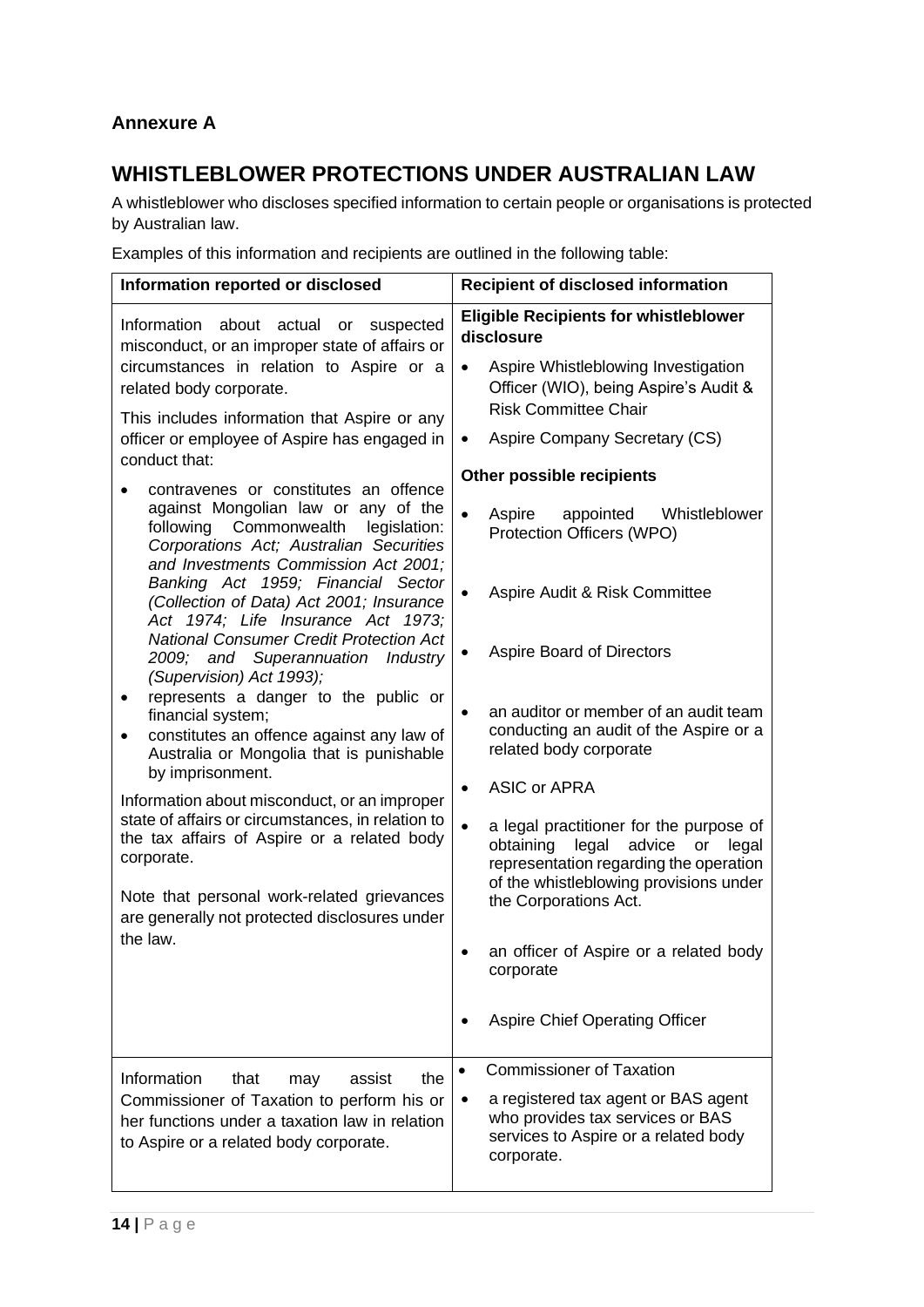It is important to note that a disclosure must be made directly to one of the above eligible recipients in order to qualify for protection as a whistleblower under Australian law.

The law also protects certain disclosures made in "emergency" and "public interest" circumstances, which allows for the disclosure to be made to a journalist or parliamentarian. You should seek independent legal advice before making a "public interest" or "emergency" disclosure.

#### **Protections and remedies available under Australian law**

In addition to the protections specified in this Policy, additional legislative protections may also be available to eligible whistleblowers, including but not limited to:

- compensation for loss, damage or injury suffered as a result of detrimental conduct arising from making a disclosure or where an entity failed to take reasonable cautions and exercise due diligence to prevent the detrimental conduct;
- an injunction to prevent, stop or remedy the effects of the detrimental conduct;
- an order requiring an apology for engaging in the detrimental conduct;
- if the detrimental conduct wholly or partly resulted in the termination of an employee's employment: reinstatement to their position; and
- any other order the court thinks appropriate.

You are encouraged to seek independent legal advice in relation to these matters.

#### **Public Interest Disclosure**

As at the date of the Policy to qualify for public interest disclosure protection under the Corporations Act a discloser:

- (a) must have made an eligible report to ASIC or APRA<sup>1</sup>;
- (b) must confirm that at least 90 days have passed since the report was made;
- (c) does not have reasonable grounds to believe that action has been or is being taken to address the matters raised in the report;
- (d) reasonably believes further disclosure is in the public interest;
- (e) has provided ASIC or APRA (whichever received the initial report) with written notification that identifies the previous report and that they intend to make a public interest disclosure;
- (f) disclose information that is not greater than necessary to inform the recipient of the misconduct, or improper state of affairs<sup>2</sup>; and
- (g) make the disclosure to:
	- (i) a member of Parliament of the Commonwealth, the Parliament of a State, or the legislature of Territory; or
	- $(ii)$  a journalist<sup>3</sup>.

<sup>1</sup> section 1317AA and 1317AAD of the Corporations Act.

<sup>2</sup> section 1317AAD of the Corporations Act.

<sup>&</sup>lt;sup>3</sup> as defined by section 1317AAD(3) of the Corporations Act.